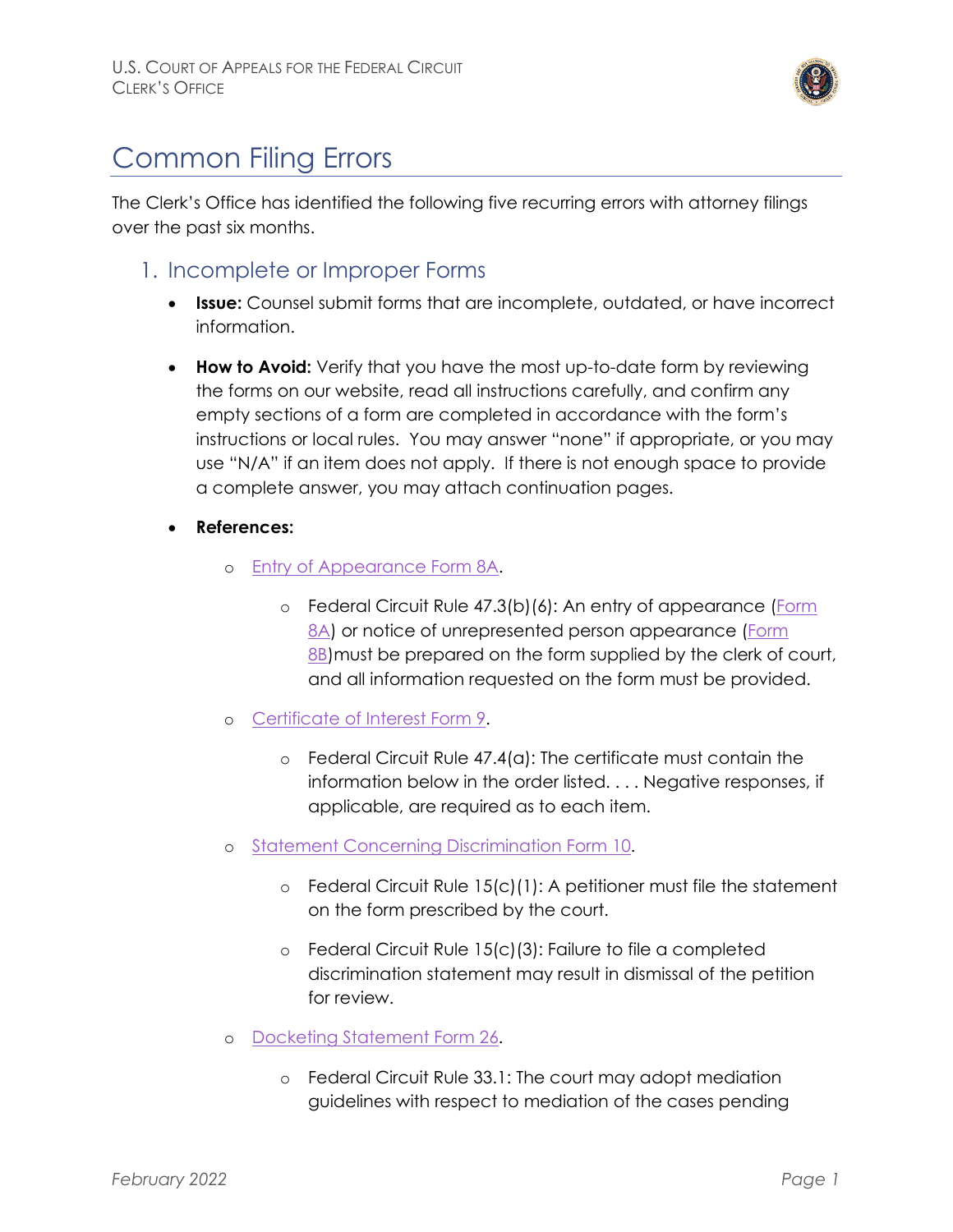

before the court. These guidelines shall be binding on the parties.

- o Appellate Mediation Program Guidelines (3): The docketing statement is a form to be completed by counsel . . . . All counsel must complete the form within 14 days of docketing. When the United States or its officer or agency is a party, all counsel must complete the form within 30 days of docketing.
- o [Response to Notice of Oral Argument Form 33.](https://cafc.uscourts.gov/wp-content/uploads/form33.pdf)
	- o Federal Circuit Rule 34(e)(1): Arguing counsel must respond to the notice of oral argument on the form prescribed by the clerk of court within the time requested by the clerk of court.
- o [Bill of Costs Form](https://cafc.uscourts.gov/wp-content/uploads/form24.pdf) 24.
	- o Federal Circuit Rule 39(b): A party must file the bill of costs on the form prescribed by the court.

#### 2. Addenda Lack All Required Material

- **Issue:** Counsel are not including all required material in the addendum.
- **How to Avoid:** Both FCR 28(a)(11) and (12) were amended in July 2020. Subsection 11 requires principal briefs to include the judgment or order being appealed and any opinions or findings supporting the judgment or order being appealed. These items must also include the corresponding appendix pagination, in compliance with FCR 30(c)(2), since they are also required to be included in the appendix. Subsection 12 requires an addendum to the principal brief in a patent appeal or petition that contains all patents in suit reproduced in their entirety.
- **References:**
	- $\circ$  FCR 28(a)(11)-(12)(A): Principal briefs must contain the following in the order listed: . . . (11) an addendum containing the judgments, orders, agency actions, or other decisions in question and any opinions, memoranda, or findings and conclusions supporting them (this requirement applies only to the principal brief of an appellant, petitioner, or cross-party and is met when the appendix is bound with the brief. See Federal Circuit Rule 30(c)(1) and (d) for a duplicative requirement of the appendix); (12) additional content in an appeal or petition involving a patent — (A) all patents in suit reproduced in their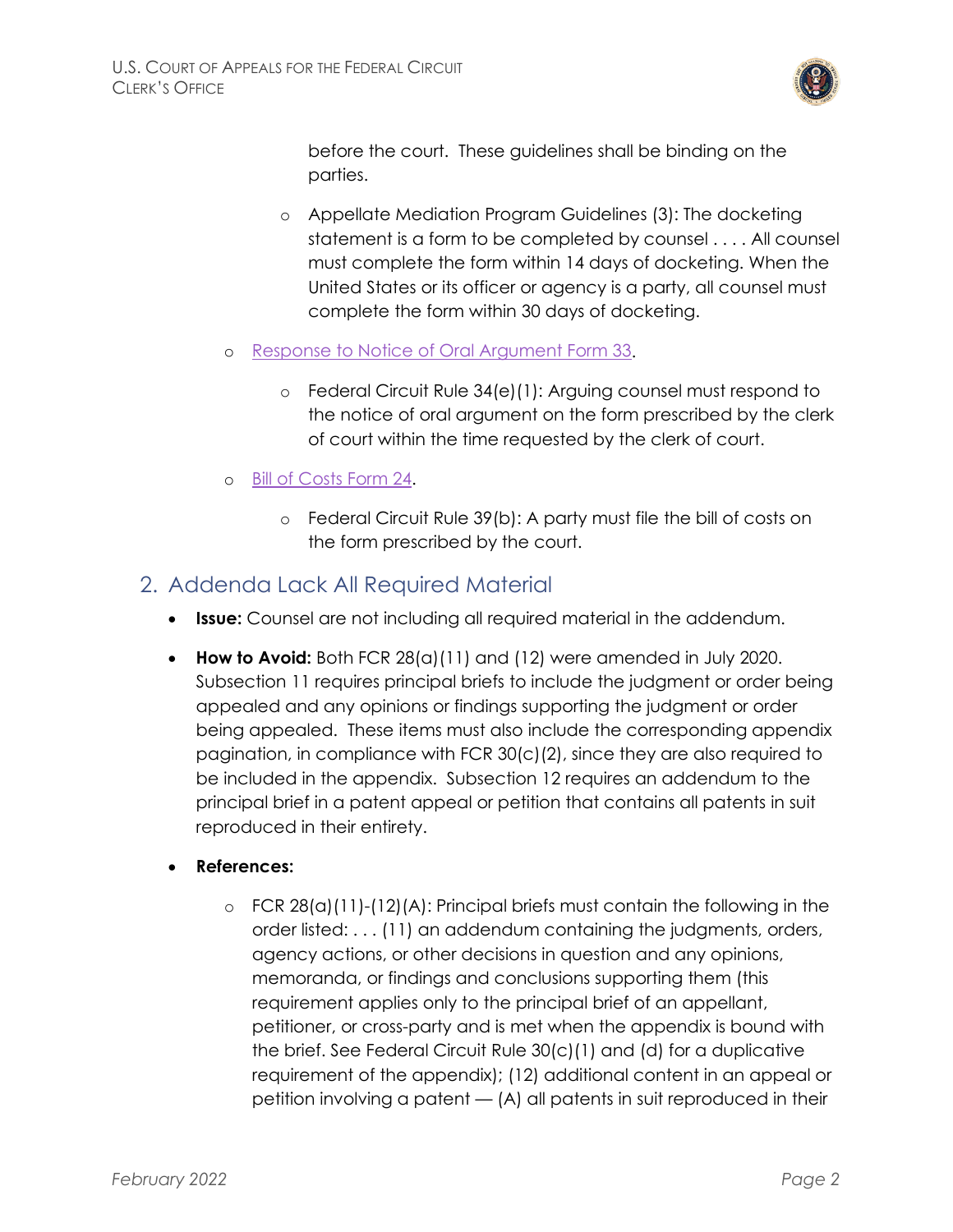

entirety as an addendum to the principal brief of a petitioner or appellant . . . .

o FCR 28.1(d): Appellant's principal brief must comply with Federal Circuit Rule 28(a). . . . Appellee's principal and response brief must also include the addendum under Federal Circuit Rule 28(a)(11) to the extent that the materials differ from those produced in the appellant's principal brief.

## 3. Corrected Briefs Do Not Include "Corrected" on the Cover

- **Issue:** Counsel fail to include "corrected" on the cover of briefs and other documents filed with the court.
- **How to Avoid:** Verify that you have included "corrected" either in the title or on the cover of any corrected document filed with the court. Additionally, verify that you have or plan to file a Notice of Correction with the corrected document.
- **References:**
	- o Federal Circuit Rule 25(i)(2): A corrected document must indicate "corrected" in the title or on the cover.
	- o Federal Circuit Rule 25(i)(3): A Notice of Correction must be filed contemporaneously with the corrected document and must specifically delineate each correction. A Notice of Correction is not required for changes to a document when those changes have been ordered by the court or the clerk of court.

### 4. Not Updating Contact Information with PACER

- **Issue:** Counsel fail to update their contact information with PACER before filing an entry of appearance [\(Form 8A\)](https://cafc.uscourts.gov/wp-content/uploads/form8a.pdf) or include different contact information on the cover of a brief. Filing an entry of appearance does not update a filer's contact information and the Clerk's Office does not have the ability to change it locally.
- **How to Avoid:** Before filing any entry of appearance or brief with the court, make sure to log in and check your PACER account to confirm that your contact information is up-to-date and matches the information on your entry of appearance or brief. For issues with your PACER account, please contact the [PACER Service Center.](https://pacer.uscourts.gov/contact-us)